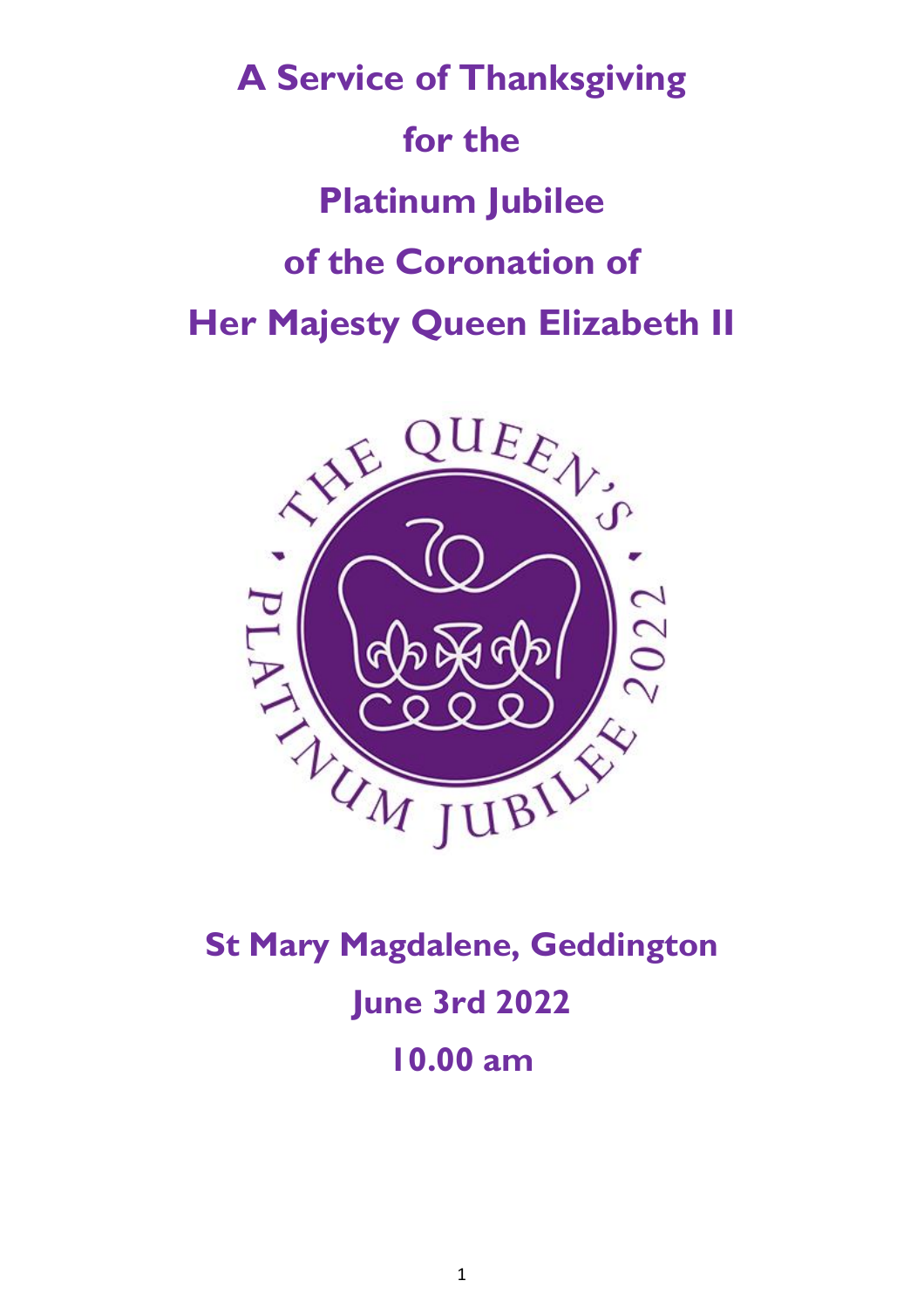**All people that on earth do dwell, sing to the Lord with cheerful voice; Serve him with fear, his praise forth tell, come ye before him and rejoice.**

**The Lord, ye know, is God indeed, without our aid he did us make; We are his folk, he doth us feed, and for his sheep he doth us take.**

**O enter then his gates with praise, approach with joy his courts unto; praise, laud and bless his name always, for it is seemly so to do.**

**For why, the Lord our God is good: his mercy is for ever sure; his truth at all times firmly stood, and shall from age to age endure.**

**To Father, Son and Holy Ghost, the God whom heav'n and earth adore, from us and from the angel host be praise and glory evermore.**

*The president says:*

O Lord, open our lips **and our mouth shall proclaim your praise.** 

Let your ways be known upon earth, **your saving power among the nations.**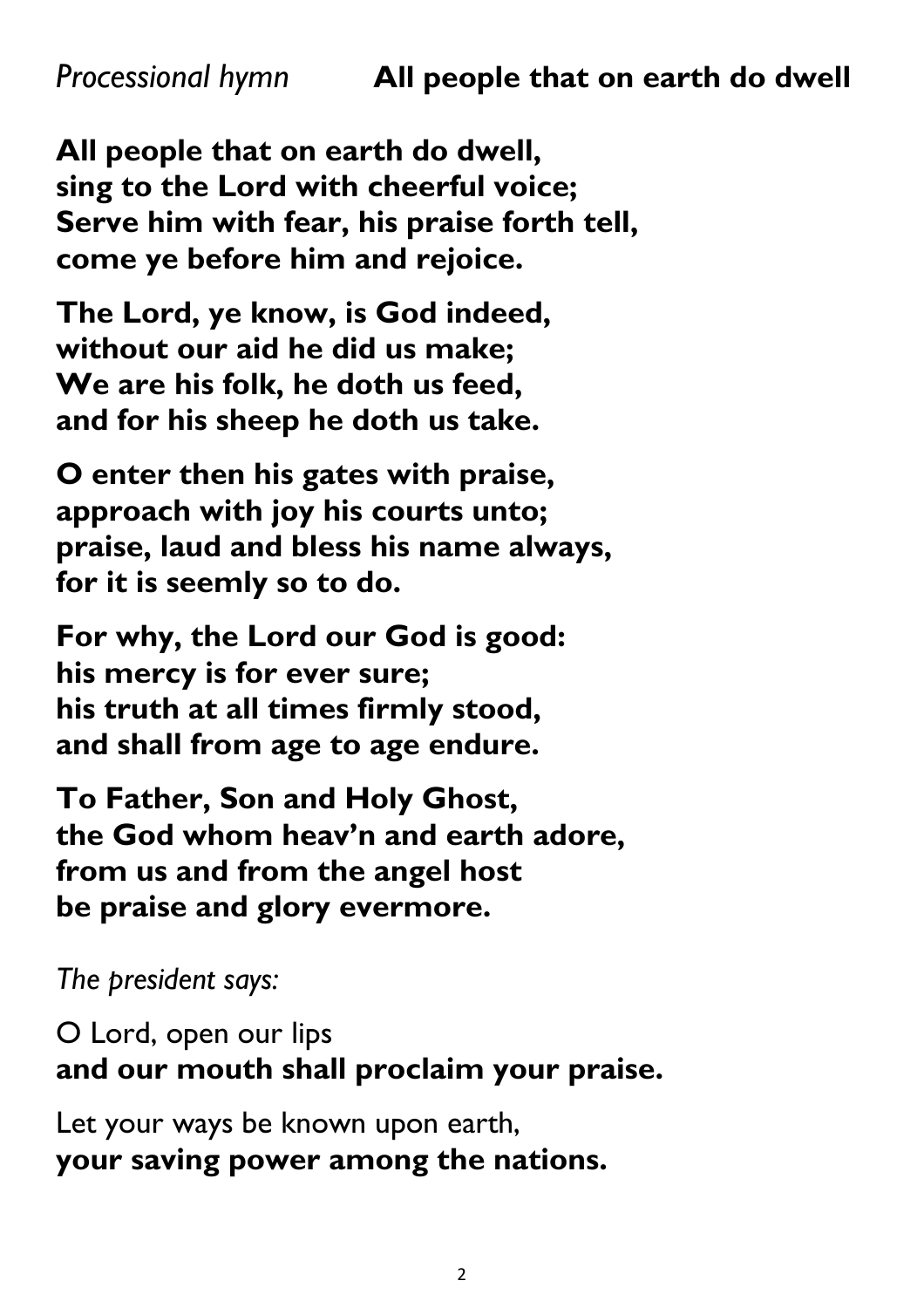We gather together to worship God and in thanksgiving for the seventy years of faithful service of our Sovereign Lady Queen Elizabeth. We give thanks for her example of faithfulness to God and to her people, and pray God's blessing on her that she may continue to fulfil the promises she has made with generosity and joy.

### *Hymn* **Be thou my vision**

**Be thou my vision, O Lord of my heart, naught be all else to me, save that thou art; Thou my best thought, in the day and the night, waking or sleeping, thy presence my light.**

**Be thou my wisdom, be thou my true word, I ever with thee, and thou with me, Lord. thou my great Father, and I thy true heir; thou in me dwelling, and I in thy care.**

**Be thou my breastplate, my sword for the fight, Be thou my armour, and be thou my might, thou my soul's shelter, thou my high tow'r. Raise thou me heav'nward, O Pow'r of my pow'r.**

**Riches I need not, nor all the world's praise, thou mine inheritance, through all my days; Thou and thou only, the first in my heart, High King of heaven, my treasure thou art.**

**High King of heaven, when battle is done, grant heaven's joy to me, O bright heav'n's Sun! Christ of my own heart, whatever befall, still be my vision, O Ruler of all.**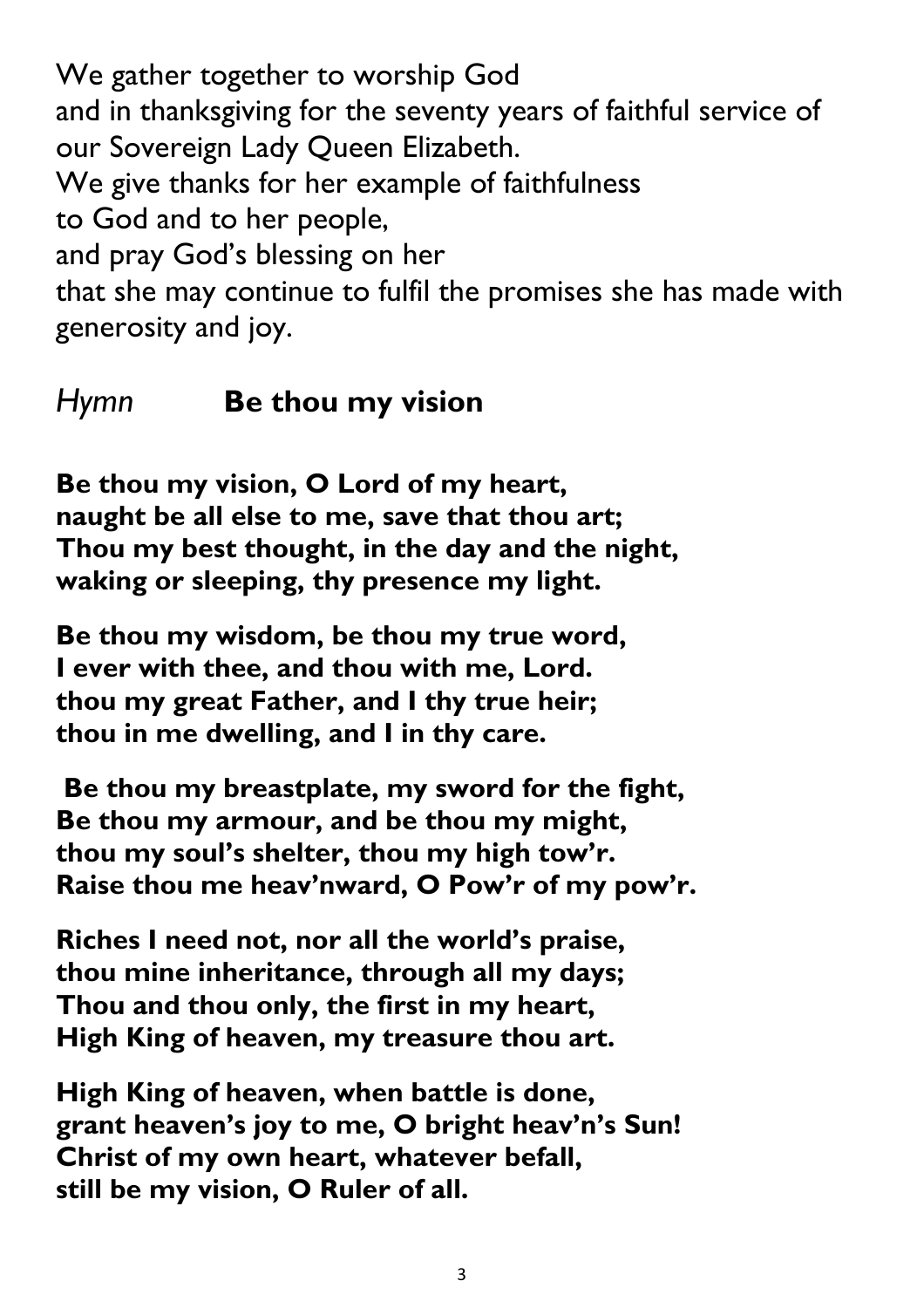*The president prays:* 

Gracious God, we give you thanks for the reign of your servant Elizabeth our Queen, and for the example of loving and faithful service which she has shown among us. Help us to follow her example of dedication and to commit our lives to you and to one another, through Jesus Christ our Lord. **Amen**

## *The Choir will now sing the anthem* 'Te Deum'

**First Reading**  Proverbs 8.1–16 8 <sup>1</sup>Does not wisdom call, and does not understanding raise her voice? <sup>2</sup> On the heights, beside the way, at the crossroads she takes her stand; <sup>3</sup> beside the gates in front of the town, at the entrance of the portals she cries out: **4** "To you, O people, I call, and my cry is to all that live. **<sup>5</sup>** O simple ones, learn prudence; acquire intelligence, you who lack it. **<sup>6</sup>** Hear, for I will speak noble things, and from my lips will come what is right; <sup>7</sup> for my mouth will utter truth; wickedness is an abomination to my lips. **<sup>8</sup>**All the words of my mouth are righteous; there is nothing twisted or crooked in them. <sup>9</sup> They are all straight to one who understands and right to those who find knowledge. <sup>10</sup> Take my instruction instead of silver, and knowledge rather than choice gold;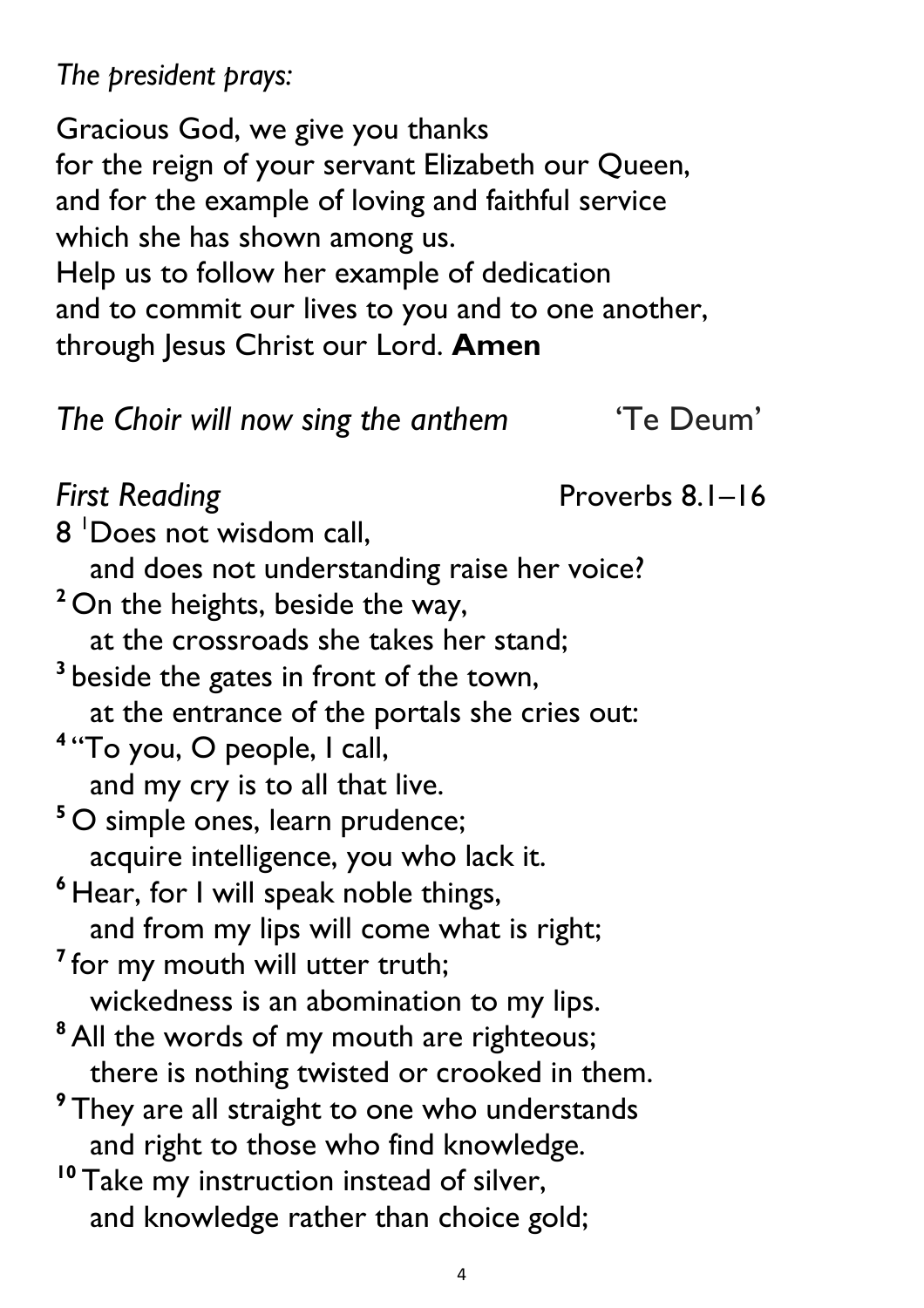**<sup>11</sup>** for wisdom is better than jewels, and all that you may desire cannot compare with her.

- <sup>12</sup> I, wisdom, live with prudence, <sup>[\[a\]](https://www.biblegateway.com/passage/?search=proverbs+8%3A1-16&version=NRSV#fen-NRSV-16615a)</sup> and I attain knowledge and discretion.
- <sup>13</sup> The fear of the Lord is hatred of evil.
- Pride and arrogance and the way of evil and perverted speech I hate.
- **<sup>14</sup>** I have good advice and sound wisdom;
	- I have insight, I have strength.
- **<sup>15</sup>** By me kings reign,
	- and rulers decree what is just;
- **<sup>16</sup>** by me rulers rule, and nobles, all who govern rightly.

# *Hymn* **Come down, O love divine**

**Come down, O Love divine, seek thou this soul of mine, and visit it with thine own ardour glowing; O Comforter, draw near, within my heart appear, and kindle it, thy holy flame bestowing.**

**O let it freely burn, till earthly passions turn to dust and ashes in its heat consuming; and let thy glorious light shine ever on my sight, and clothe me round, the while my path illuming.**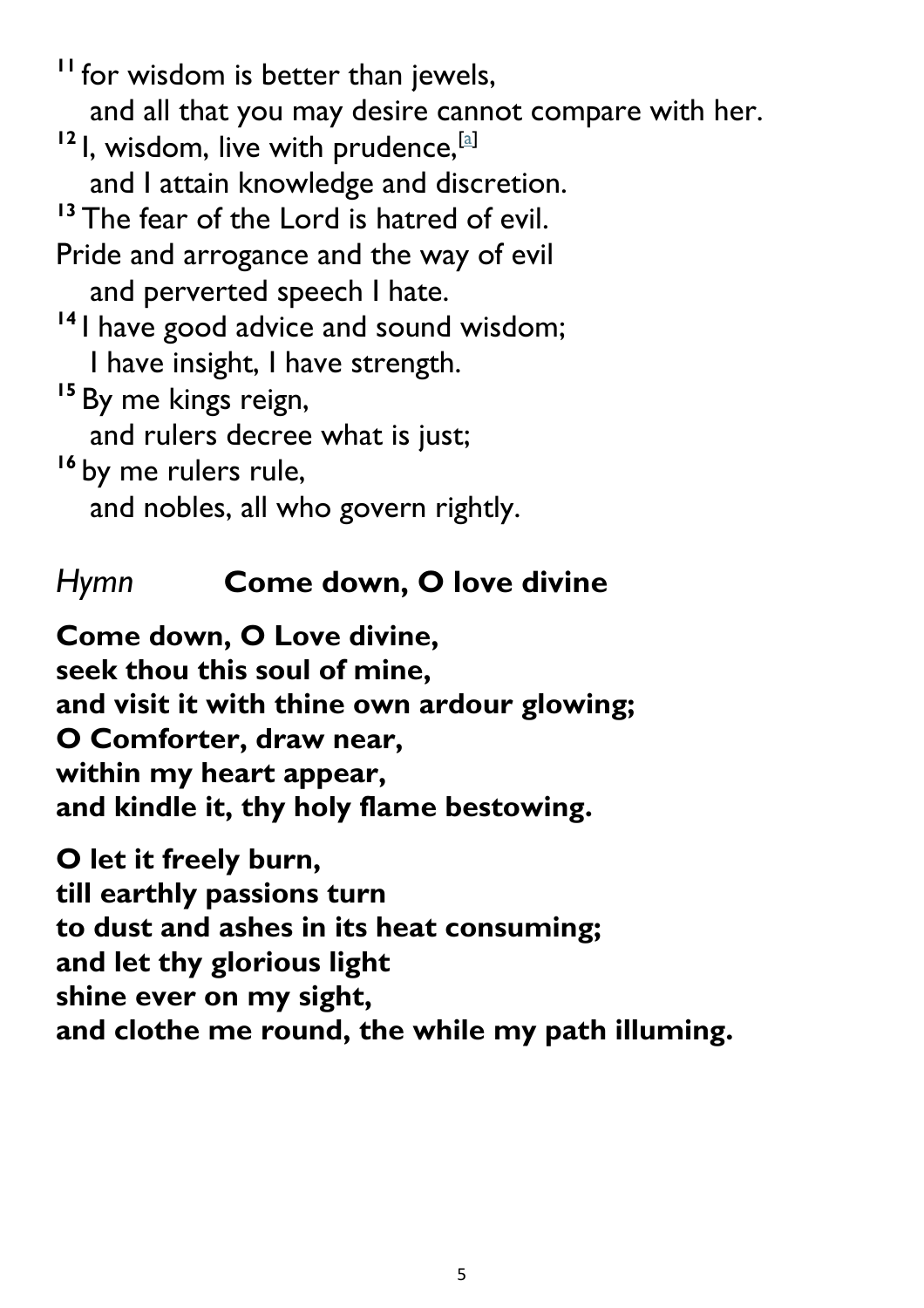**Let holy charity mine outward vesture be, and lowliness become mine inner clothing; true lowliness of heart, which takes the humbler part, and o'er its own shortcomings weeps with loathing.**

**And so the yearning strong, with which the soul will long, shall far outpass the power of human telling; nor can we guess its grace, till we become the place wherein the Holy Spirit makes his dwelling.**

# **Second Reading Construction Construction Construction Construction Construction Construction Construction Construction Construction Construction Construction Construction Construction Construction Construction Constructio**

**<sup>24</sup>**A dispute also arose among them as to which one of them was to be regarded as the greatest. **<sup>25</sup>** But he said to them, "The kings of the Gentiles lord it over them; and those in authority over them are called benefactors. **<sup>26</sup>** But not so with you; rather the greatest among you must become like the youngest, and the leader like one who serves. **<sup>27</sup>** For who is greater, the one who is at the table or the one who serves? Is it not the one at the table? But I am among you as one who serves. **<sup>28</sup>** "You are those who have stood by me in my trials; **<sup>29</sup>** and I confer on you, just as my Father has conferred on me, a kingdom, **<sup>30</sup>** so that you may eat and drink at my table in my kingdom, and you will sit on thrones judging the twelve tribes of Israel.

# *Reflection*

*The Choir will now sing the anthem* 'Celtic Benediction'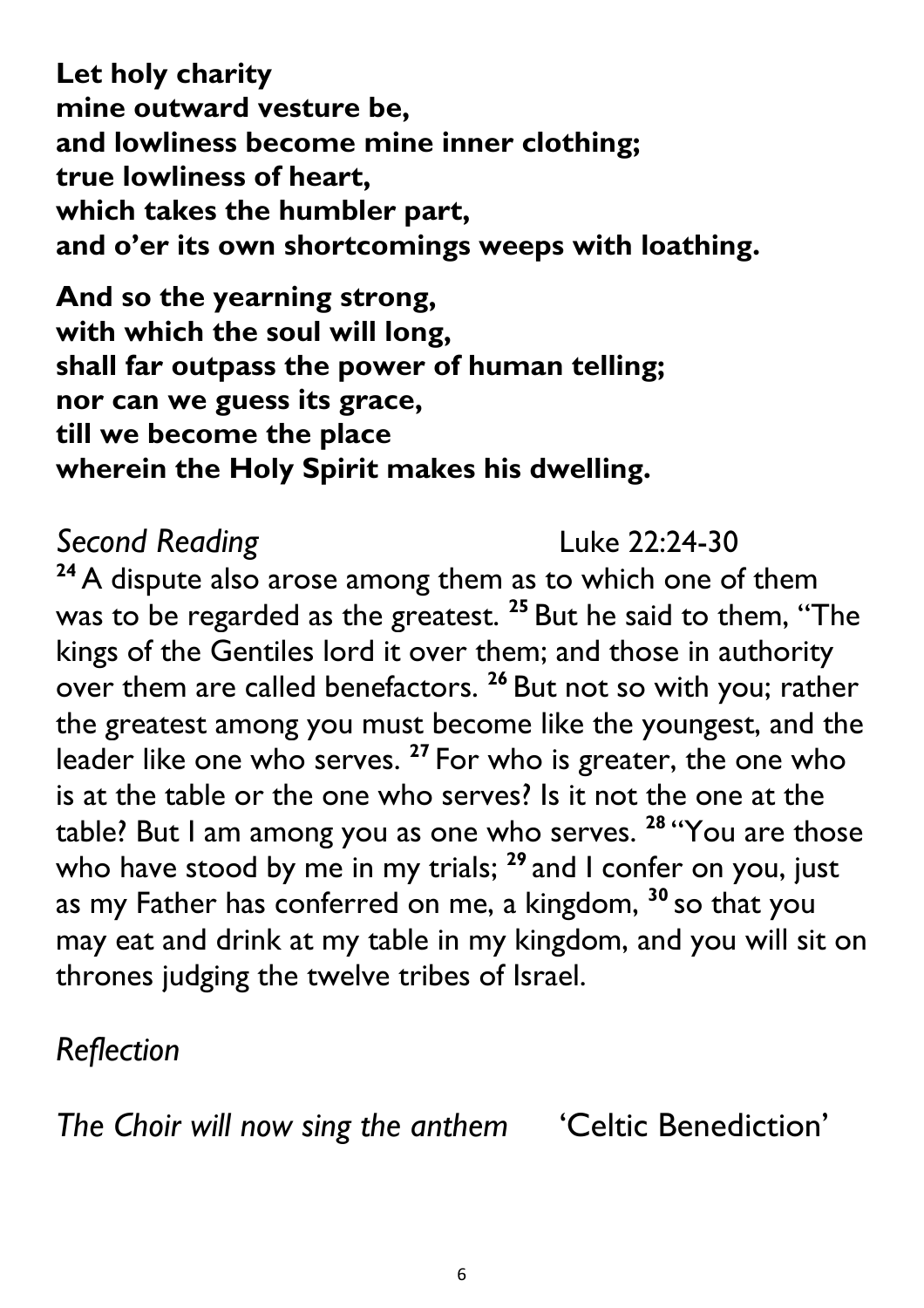# *Prayers of Intercession*

Let us pray.

O God, you provide for your people by your power, and rule over them in love:

receive the gratitude which we offer this day for your servant Elizabeth our Queen.

Heavenly Father,

we give you thanks and praise today for the Queen's many years of service; her faith and devotion to duty and her care for her people.

Lord, in your mercy

## **hear our prayer.**

We pray for continued strength for The Queen to fulfil her duty and for all the Royal Family as they support her. Send your blessing upon her work, that under her we may be wisely governed, and all people may serve you in faith, hope, and love. Lord, in your mercy **hear our prayer.** 

O God, bless all members of the Commonwealth of nations, bound together under one Queen. Help us always to take seriously our great responsibilities, and set before us an example of integrity and justice, faith, courage, duty, self-discipline, and fairness, that we may foster the peace and goodwill that gives you alone the glory. Lord, in your mercy **hear our prayer.**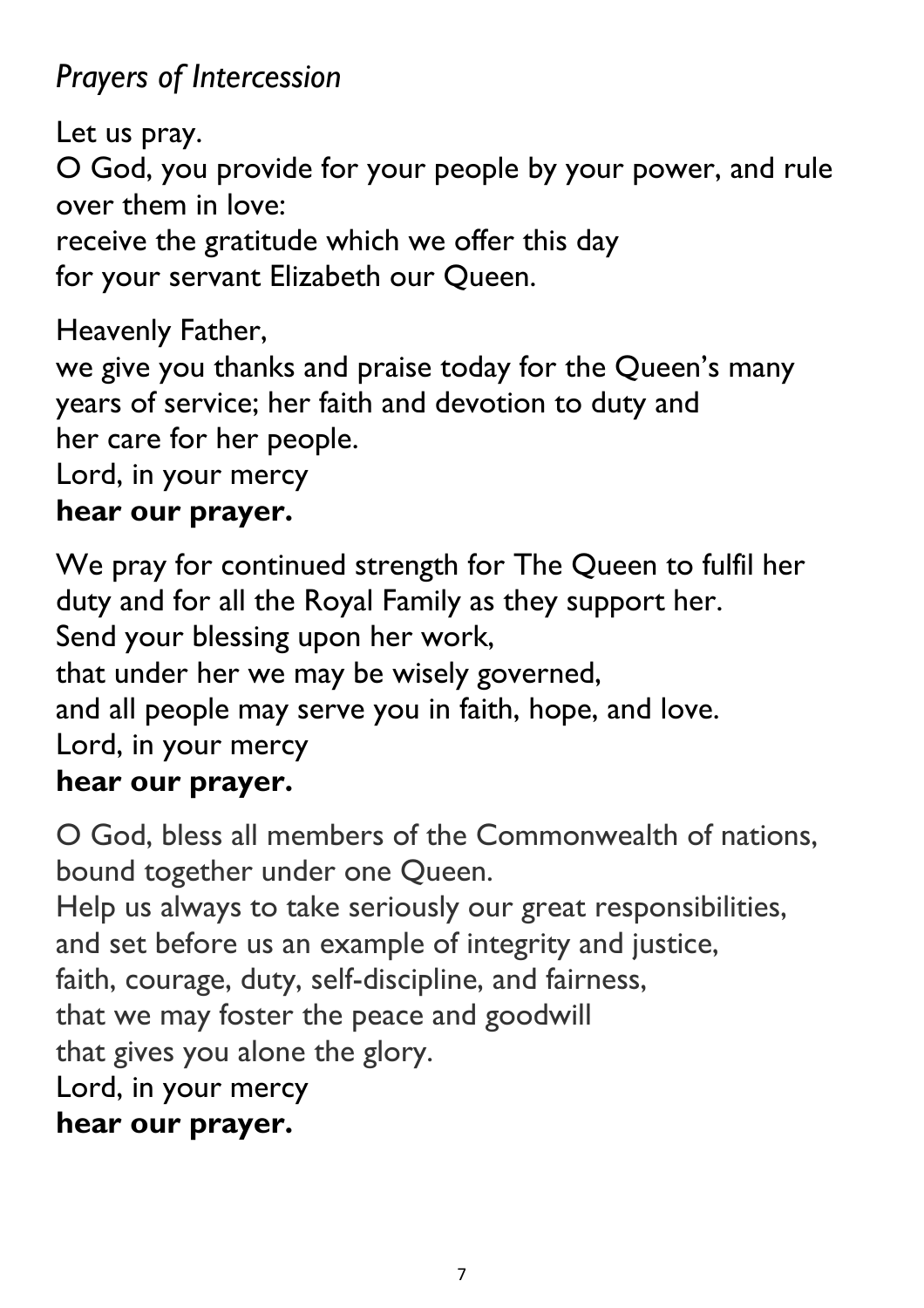King of kings and Lord of lords, fill the hearts of all in authority with the love of your laws, and with all that is righteous and life-giving, that, together with them, we may be wise and worthy stewards of your gifts.

We pray for the needs of the world; the sick and for all who suffer. Lord, in your mercy **hear our prayer.** 

We join our prayers together in the Lord's Prayer:

**Our Father, who art in heaven, hallowed be thy name; thy kingdom come; thy will be done; on earth as it is in heaven. Give us this day our daily bread. And forgive us our trespasses, as we forgive those who trespass against us. And lead us not into temptation; but deliver us from evil. For thine is the kingdom, the power, and the glory for ever and ever. Amen.**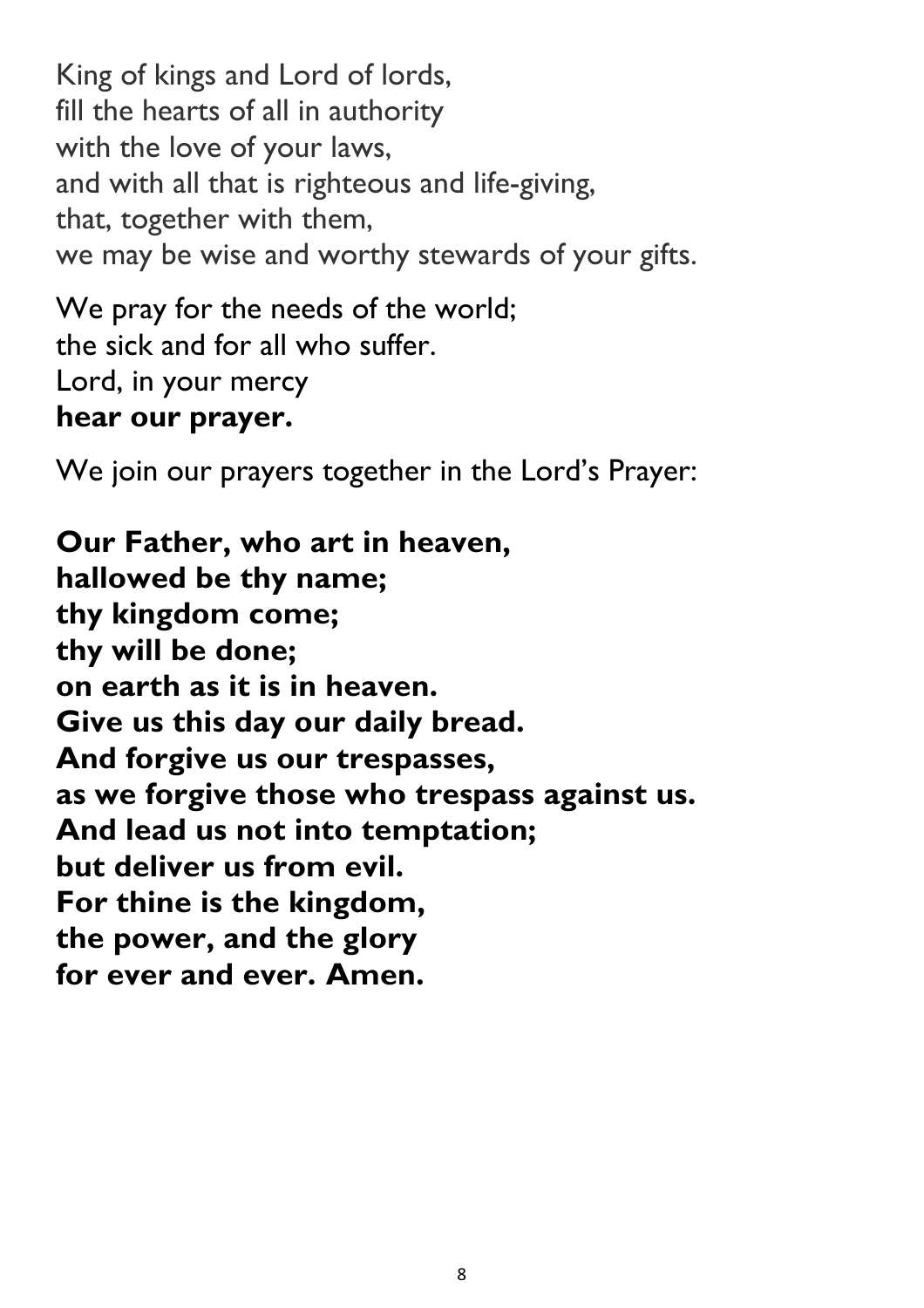# *Act of Dedication All Stand*

As we give thanks for Her Majesty's service to us all, let us dedicate our own lives once again to the love and service of God and neighbour:

**Lord of our lives and Father of all, grant that our thanksgiving may prove itself in service to you and to our Queen, our country and one another, for your Name's sake. Amen**

## *Hymn* **Now thank we all our God**

**Now thank we all our God with heart and hands and voices, who wondrous things hath done, in whom his world rejoices; who from our mothers' arms hath blessed us on our way with countless gifts of love, and still is ours today.**

**O may this bounteous God through all our life be near us, with ever joyful hearts and blessed peace to cheer us; and keep us in his grace, and guide us when perplexed, and free us from all ills in this world and the next.**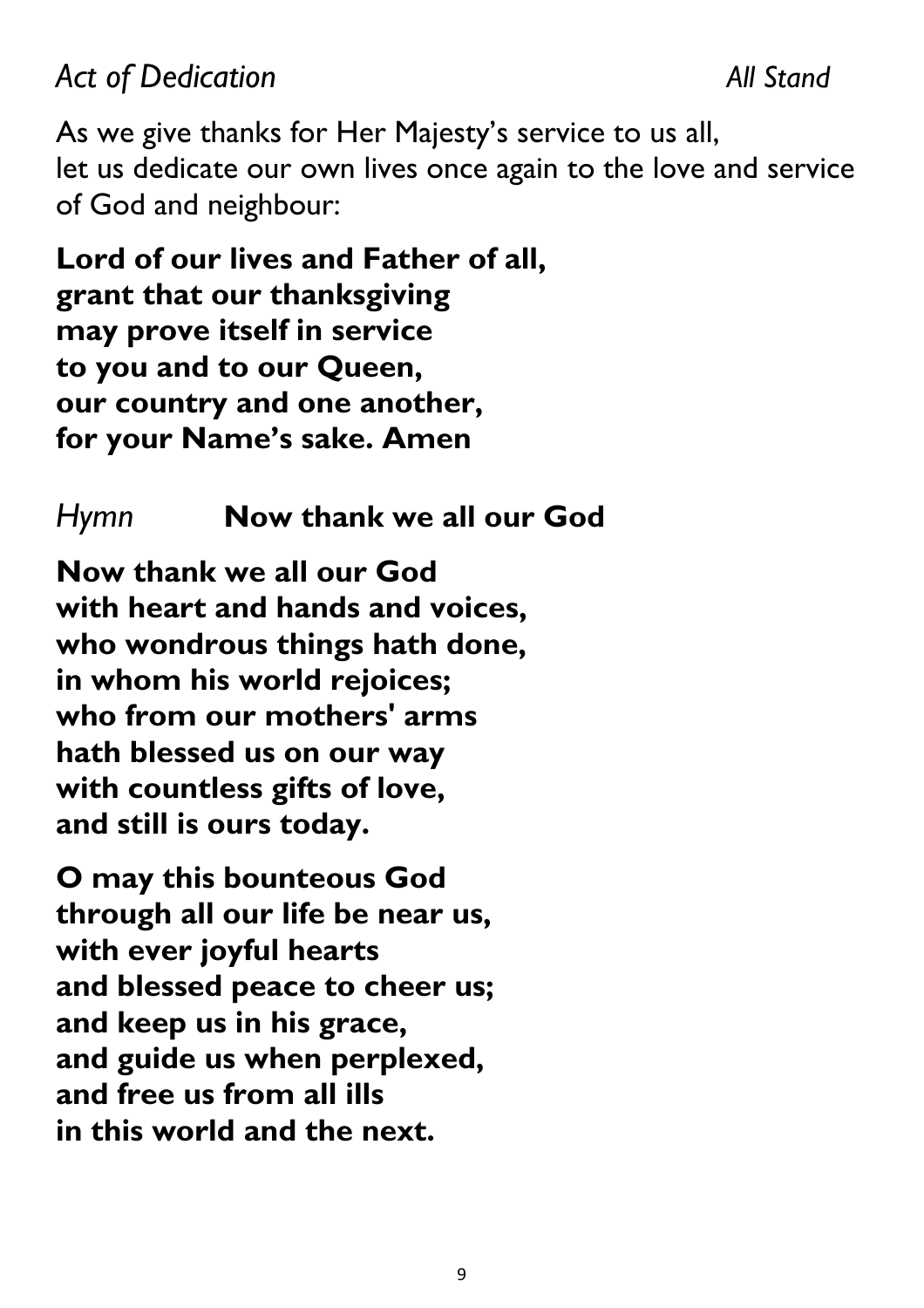**All praise and thanks to God the Father now be given, the Son and him who reigns, with them in highest heaven the one eternal God, whom earth and heav'n adore; for thus it was, is now, and shall be evermore.**

# *The Blessing*

God grant to the living, grace; to the departed, rest; to the Church, the Queen, the Commonwealth, and all humankind, peace and concord; and to us and all his servants, life everlasting; and the blessing of God almighty, the Father, the Son, and the Holy Spirit, be among you and remain with you always. **Amen**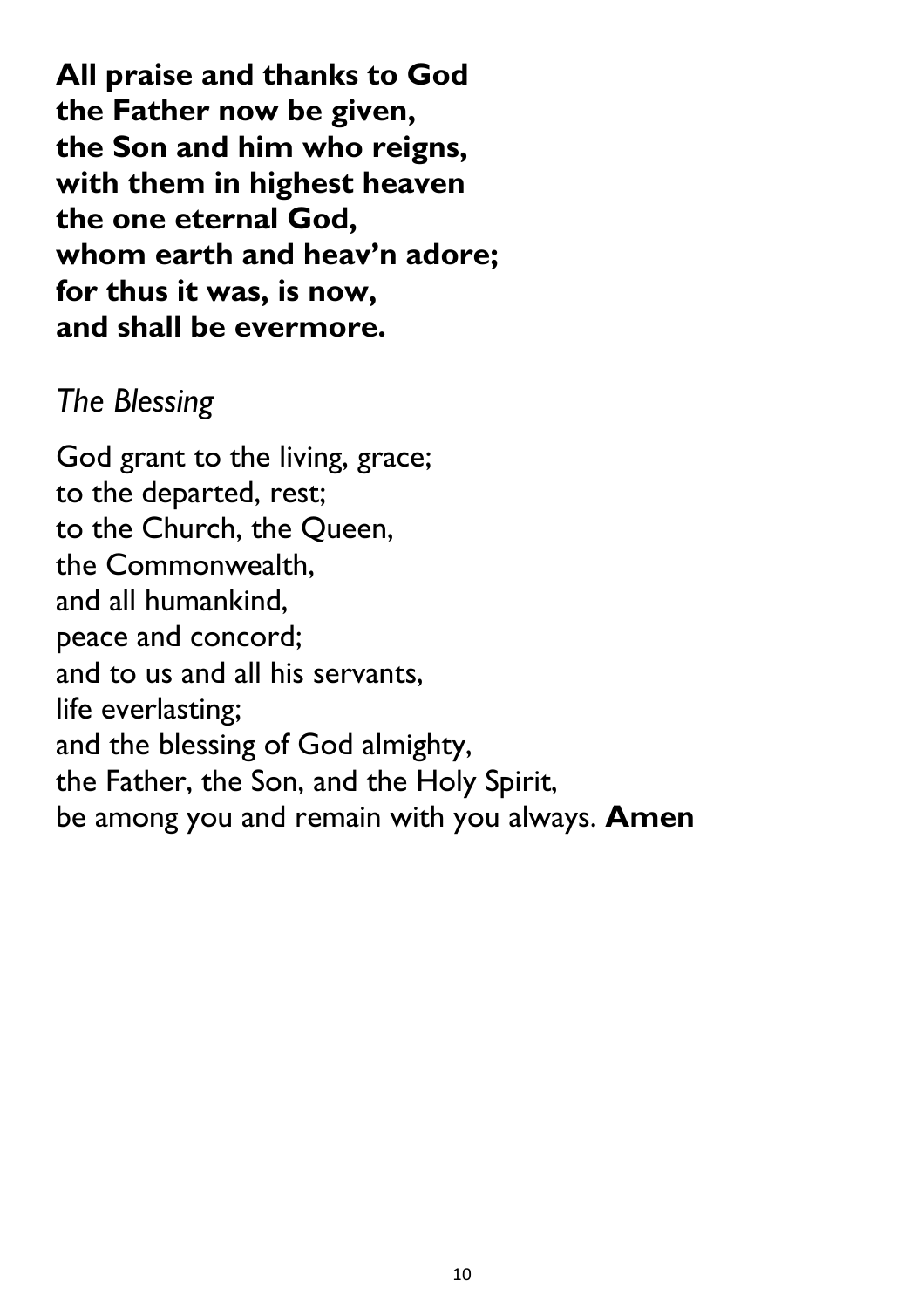## *The National Anthem*

**God save our gracious Queen! Long live our noble Queen! God save the Queen! Send her victorious, Happy and glorious, Long to reign over us, God save the Queen.**

**Thy choicest gifts in store On her be pleased to pour, Long may she reign. May she defend our laws, And ever give us cause, To sing with heart and voice, God save the Queen.**

*Recessional Music*